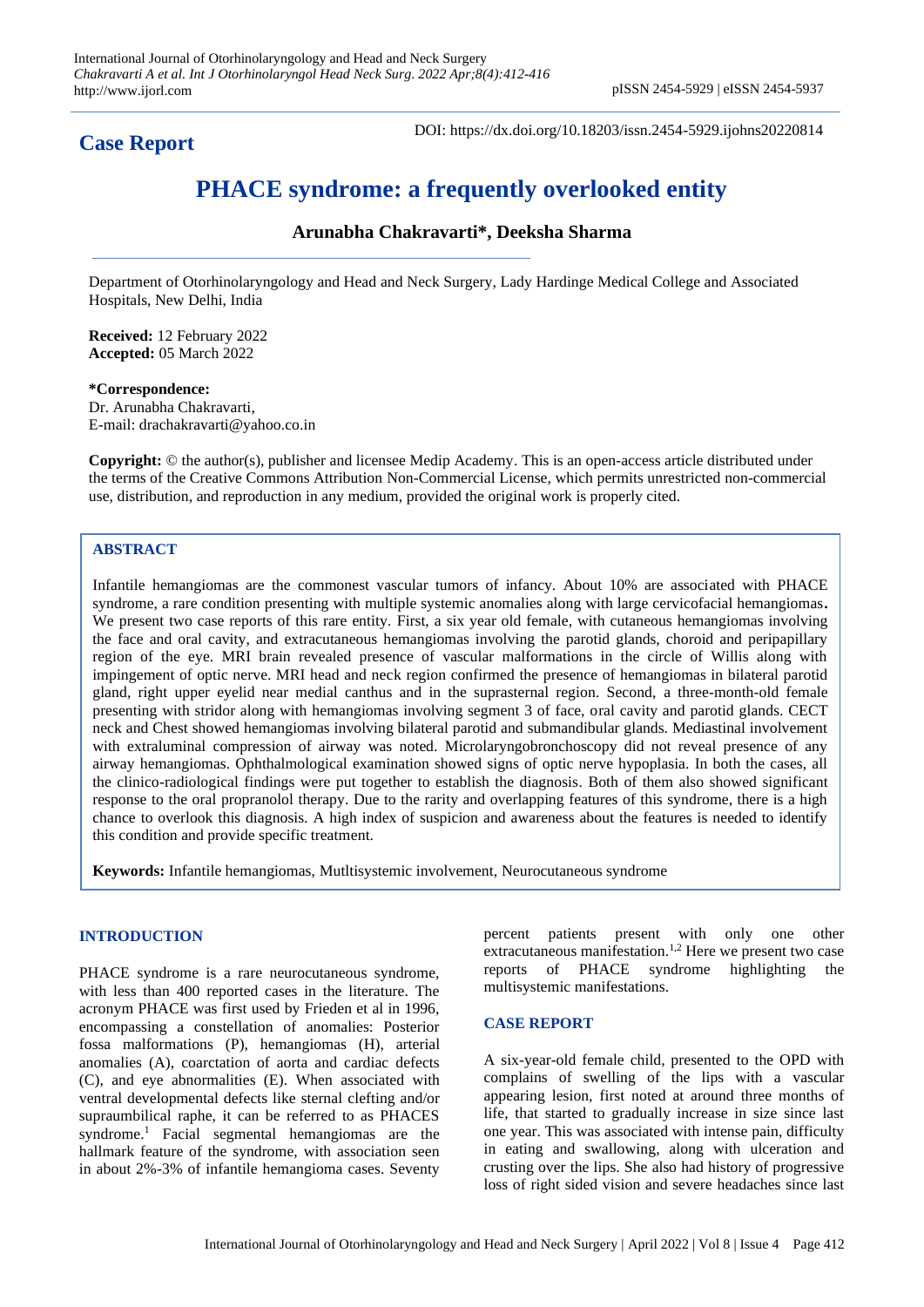4-5 years. ENT examination revealed diffuse vascular swelling over the lips (lower>upper), with extension into inner labial mucosa. The swelling had a nodular surface with crusted erosions. Multiple ill-defined bright erythematous patches were also noted over the hard palate, ventral surface of tongue and floor of mouth (Figure 1A). Similar lesions were seen over the pre and post auricular area, medial canthi of eyes, dorsum of nose, lateral side of neck. A swelling, approximately (3x2 cm) was present over the right parotid region, which was soft, non-tender, non-fluctuant (Figure 1B-C).



**Figure 1: Cutaneous hemangiomas involving, A) oral cavity, B) neck, C) pre auricular area.**

Otoscopy revealed erythematous lesion over the external auditory canal and the tympanic membrane (Figure 2). Pure tone audiometry showed bilateral mild to moderate sensorineural hearing loss. Laryngeal examination was within normal limits. Owing to the visual complaints, an ophthalmological examination was done, which revealed right disc cupping, choroidal and peripapillary hemangiomas on fundoscopy.



**Figure 2: Hemangioma involving the tympanic membrane.**

This constellation of findings was further investigated, and a USG was done for the bilateral parotid swelling showing bilaterally enlarged bulky lobes, with increased vascularity on color flow, suggesting haemangioma. MRI scan confirmed presence of multiple hemangiomas, seen as hypointense on T1 and hyperintense on T2 in bilateral parotid gland, right upper eyelid near medial canthus and in the suprasternal region. MRI brain with orbital cuts was done in view of the eye findings, which revealed the incidental finding of vascular malformation in Circle of Willis (Figure 3).



**Figure 3: MRI brain showing vascular malformation in circle of Willis.**

Impingement of right optic chiasma and nerve by tortuous vascular channels was also noted. Echocardiography done as part of the described syndrome workup was within normal limits. Putting together the history, clinical and radiological findings into the given diagnostic criteria (Table 1), diagnosis of PHACE syndrome was established.



**Figure 4: Hemangiomas involving segment 3 of face.**

The patient was started on systemic steroids for the acute exacerbation and oral propranolol (1 mg/kg/dose), following which the lip swelling reduced and the patient had symptomatic relief. The parotid swelling reduced and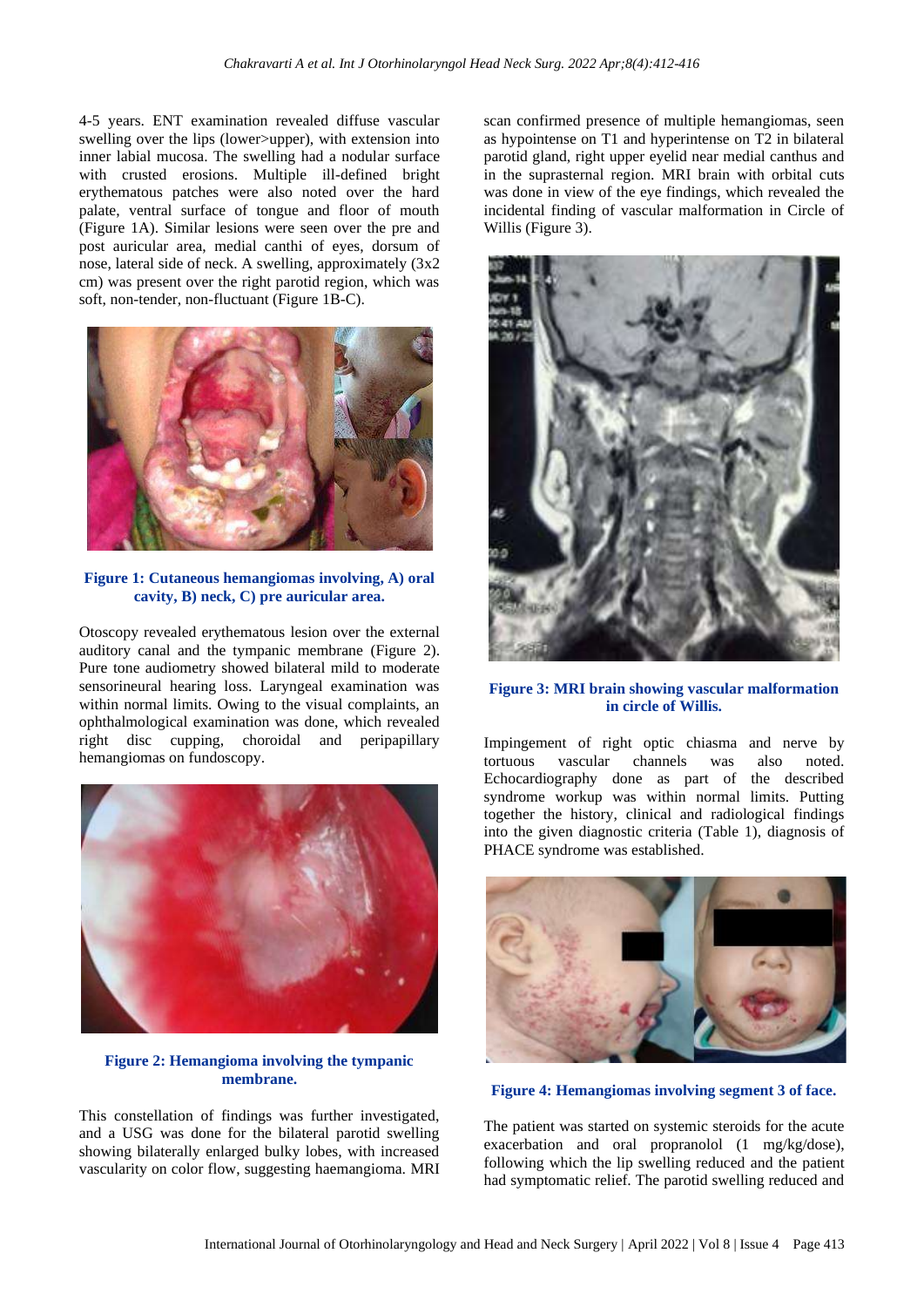the cutaneous lesions also showed significant response to the propranolol therapy. Patient also remains in follow up with neurology and ophthalmology department. A three month female was referred to the ENT OPD for evaluation of stridor present since one month after birth. There were intermittent episodes of noisy breathing throughout the day, associated with fast breathing and suprasternal retractions. On examination of the patient, multiple cutaneous erythematous lesions were noted on the face of the child. With the presentation of these segmental facial hemangiomas along with stridor, a possible diagnosis of PHACE syndrome was considered, and a detailed history and examination was done.

## **Table 1: PHACES syndrome diagnostic criteria-revised.**

| <b>Organ system</b>                                                                                                                                                                                                                 | <b>Major criteria</b>                                                                                                                                                                                                                                                                                                                                                                                                                                                                                             | <b>Minor criteria</b>                                                                             |
|-------------------------------------------------------------------------------------------------------------------------------------------------------------------------------------------------------------------------------------|-------------------------------------------------------------------------------------------------------------------------------------------------------------------------------------------------------------------------------------------------------------------------------------------------------------------------------------------------------------------------------------------------------------------------------------------------------------------------------------------------------------------|---------------------------------------------------------------------------------------------------|
| <b>Arterial</b><br>anomalies                                                                                                                                                                                                        | Anomaly of major cerebral or cervical arteries.* Dysplasia# of<br>large cerebral arteries.<br>Arterial stenosis or occlusion with or without moyamoya<br>collaterals<br>Absence or moderate-severe hypoplasia of large cerebral and<br>cervical arteries.<br>Aberrant origin or course of the large cerebral or cervical arteries<br>except common arch variants such as bovine arch.<br>Persistent carotid-vertebrobasilar anastomosis (proatlantal<br>segmental, hypoglossal, otic and/or trigeminal arteries). | Aneurysm of any of the<br>cerebral arteries.                                                      |
| <b>Structural</b><br><b>brain</b>                                                                                                                                                                                                   | Posterior fossa brain anomalies, Dandy-Walker complex,<br>other hypoplasia/dysplasia of the mid and/or hindbrain.                                                                                                                                                                                                                                                                                                                                                                                                 | Midline brain anomalies,<br>malformation of cortical<br>development.                              |
| Cardiovascular                                                                                                                                                                                                                      | Aortic arch anomalies, coarctation of the aorta, dysplasia,<br>Aneurysm, aberrant origin of the subclavian artery with or<br>without a vascular ring.                                                                                                                                                                                                                                                                                                                                                             | Ventricular septal defect, right<br>aortic arch/double aortic arch,<br>systemic venous anomalies. |
| Ocular                                                                                                                                                                                                                              | Posterior segment abnormalities, persistent hyperplastic primary<br>vitreous, persistent fetal vasculature, retinal vascular anomalies,<br>morning glory disc anomaly, optic nerve hypoplasia, peripapillary<br>staphyloma                                                                                                                                                                                                                                                                                        | Anterior segment,<br>abnormalities, microphthalmia,<br>sclerocornea, coloboma,<br>cataracts       |
| <b>Ventral/midline</b>                                                                                                                                                                                                              | Anomaly of the midline chest and abdomen, sternal defect,<br>sternal pit, sternal cleft, supraumbilical raphe                                                                                                                                                                                                                                                                                                                                                                                                     | Ectopic thyroid hypopituitarism<br>Midline sternal<br>papule/hamartoma                            |
| <b>Definite PHACE</b>                                                                                                                                                                                                               |                                                                                                                                                                                                                                                                                                                                                                                                                                                                                                                   |                                                                                                   |
| Hemangioma >5cm of the head including scalp PLUS 1 major criteria or 2 minor criteria, hemangioma of the neck,<br>upper trunk or trunk and proximal upper extremity PLUS 2 major criteria                                           |                                                                                                                                                                                                                                                                                                                                                                                                                                                                                                                   |                                                                                                   |
| <b>Possible PHACE</b>                                                                                                                                                                                                               |                                                                                                                                                                                                                                                                                                                                                                                                                                                                                                                   |                                                                                                   |
| Hemangioma >5cm of the head including scalp PLUS 1 major criteria or 1 minor criteria, hemangioma of the neck,<br>upper trunk or trunk and proximal upper extremity PLUS 1 major criteria or 2 minor criteria, no hemangioma PLUS 2 |                                                                                                                                                                                                                                                                                                                                                                                                                                                                                                                   |                                                                                                   |

major criteria

\*Internal carotid artery, middle cerebral artery, anterior cerebral artery, posterior cerebral artery or vertebrobasilar system, #includes kinking, looping, tortuosity and/or dolichooectasia.

The facial lesions were first noted at around day 10 of life, involving the oral cavity, which gradually progressed to involve the segment 3 of face. Multiple erythematous non blanchable lesions, were seen involving the oral cavity (lips, floor of mouth, ventral surface of tongue), perioral area, the neck extending upwards involving both preauricular areas and the sternal region (Figure 4). During the course of workup, patient developed bilateral parotid region swelling which was soft, non-tender with overlying skin covered with discrete vascular lesions. With high index of suspicion, the child was admitted for a full workup of PHACE Syndrome. A CECT Neck was done, which revealed the presence of multiple large lobulated avidly enhancing lesions involving bilateral parotid and submandibular glands. Mediastinal involvement, with large extraluminal hemangiomas

causing airway compression was also noted (Figure 5). MRI brain did not reveal any intracranial abnormality. Echocardiography revealed, patent foramen ovale with a left to right flow and an ejection fraction of 65%. On ophthalmological examination, vision was normal, however, on fundus examination, the right disc was pale with attenuated vessels and parapapillary atrophy and therefore denoting optic nerve hypoplasia. Microlaryngobronchoscopy under general anaesthesia revealed no intraluminal hemangiomas.

Assembling all the findings, a diagnosis of PHACE syndrome was made and the child was put on oral propranolol therapy (1mg/kg/day). After one month following the therapy, the cutaneous lesions and episodes of stridor significantly decreased. The patient is on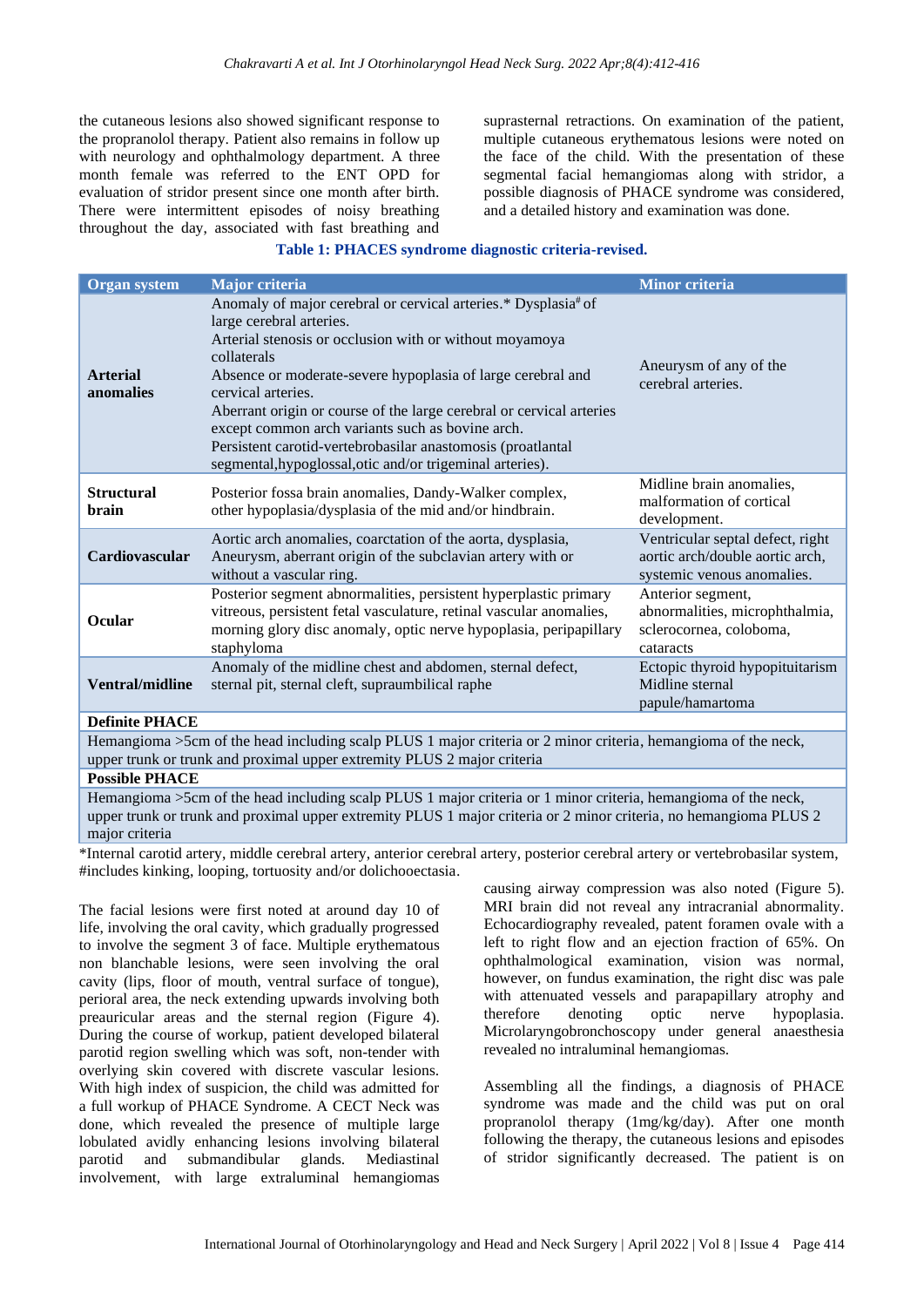monthly follow up since last six months, showing significant improvement.



**Figure 5: CECT showing hemangioma compressing the trachea on the left side.**

#### **DISCUSSION**

Our patients presented with multiple manifestations of the Syndrome, which were identified and put together to reach the diagnosis. Therefore, it is important for the clinicians to be aware of this rare entity, to properly approach and manage such cases. PHACE syndrome is a rare disorder and therefore limited literature is available worldwide. The etiopathogenesis of the syndrome is unclear till now, the most accepted proposed hypothesis being developmental error expressed between 6-8 weeks of gestational age.<sup>1</sup> The syndrome shows a striking female preponderance with a male: female ratio of 1:9. This could be attributed to an X-linked dominant condition with lethality in males.<sup>1-4</sup> Both of our patients were females too. The syndrome presents with multiple anomalies, involving multiple organ systems. Facial hemangioma is the hallmark feature and it has been observed that segmental or large facial infantile hemangiomas, have about 20-31% chance of being associated with PHACE syndrome.<sup>2</sup>According to the cases reported, exclusively left sided facial hemangiomas predominate (43%) over right sided (29%) and bilateral lesions (27%).<sup>2</sup> Extracutaneous hemangiomas have been reported in 22% cases, and airway hemangiomas have been seen in 52% cases, with subglottis being the commonest site.<sup>1,5,6</sup>

Cerebrovascular anomalies are the most commonly seen extracutaneous manifestation, mostly involving posterior fossa, most common being Dandy-Walker malformation. Reported arterial anomalies include aneurysmal dilatations and major cerebral or cervical artery anomalies. Case 1 presented with vascular malformation in the circle of Willis. Cardiac anomalies are seen, in more than one third cases, with coarctation of aorta being the commonest defect. Ophthalmological features are usually seen ipsilateral to facial hemangiomas and include colobomas, choroidal hemangiomas, microphthalmos, optic atrophy, optic nerve hypoplasia, congenital cataracts. Case 1 had right disc cupping, choroidal and peripapillary hemangiomas and case 2 showed signs of optic nerve hypoplasia. Association with ventral developmental defects like sternal clefting, supraumbilical raphe, which are visible on cutaneous examination have also been reported.<sup>1-4,5,7,</sup> A consensus was reached for establishing a diagnostic criterion for PHACE syndrome in 2009 by stratifying the patients into 2 categories: definite PHACE syndrome, possible PHACE syndrome, based on the presence of major and minor features. This was then modified in 2016 (Table 1). <sup>8</sup> The syndrome shows a wide spectrum of features, but most of the patients present with only one of the extracutaneous features and hence, there are high chances to overlook this syndrome while making the final diagnosis.

In a patient presenting with infantile hemangiomas possibility of PHACE syndrome should be considered and full workup should be done, so that specific interventions are timely taken to avoid complications. The workup should include complete general physical examination, a complete cardiac, neurological and ophthalmological evaluation. Apart from the findings described in the criteria, there were some rarely reported findings we came across while examining our patients. Airway hemangiomas have been reported as the leading cause for stridor and breathing difficulties in patients of this syndrome.5,6 However, in case 2,we found a very rare finding of multiple hemangiomas of the mediastinum causing extraluminal airway compression leading to stridor.

Hearing loss has been reported in only about 13 patients of PHACE syndrome till now, most common being sensorineural hearing loss.<sup>9</sup> Case 1 showed a similar pattern of hearing loss. We observed tympanic membrane hemangioma in case 1, that is a rare examination finding and only one previously such reported finding in association of PHACE syndrome was found in the literature.<sup>9</sup> Reports of extracutaneous hemangiomas involving the parotid gland are also very few, and this observed in both our reported cases.<sup>5,11</sup> Management involves a multidisciplinary approach, with specific treatment of the manifestations by multiple specialty teams. Over the years, propranolol has emerged as a preferred drug for infantile hemangiomas, although controversaries remain over the risk of developing CVA in patients with arterial disease. Steroids (oral or intralesional) have showed symptomatic improvement in patients but followed by recurrence.

#### **CONCLUSION**

Though, Otorhinolaryngologic manifestations have not been included in the classically defined PHACE syndrome, we observed hemangiomas involving oral